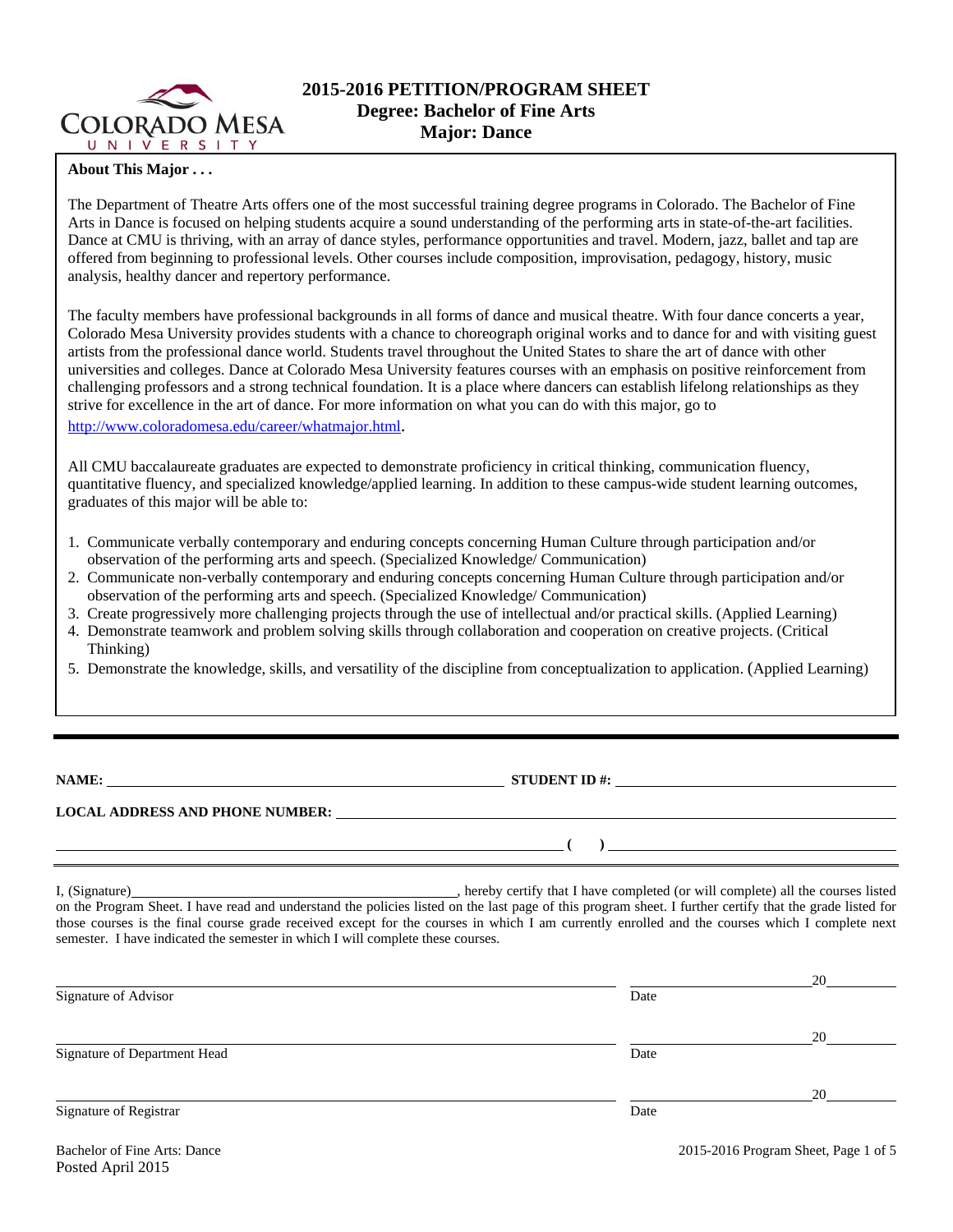### **DEGREE REQUIREMENTS:**

- 120 semester hours total (Students must complete a minimum of 30 of the last 60 hours of credit at CMU, with at least 15 semester hours in major discipline courses numbered 300 or higher).
- 40 upper division credits (A minimum of 15 taken at the 300-400 course levels within the major at CMU).
- 2.00 cumulative GPA or higher in all CMU coursework.
- 2.00 cumulative GPA or higher in coursework toward the major content area.
- Pre-collegiate courses (usually numbered below 100) cannot be used for graduation.
- A student must follow the CMU graduation requirements either from 1) the program sheet for the major in effect at the time the student officially declares a major; or 2) a program sheet for the major approved for a year subsequent to the year during which the student officially declares the major and is approved for the student by the department head. Because a program may have requirements specific to the degree, the student should check with the faculty advisor for additional criteria. It is the student's responsibility to be aware of, and follow, all requirements for the degree being pursued. Any exceptions or substitutions must be approved by the student's faculty advisor and Department Head.
- When filling out the program sheet a course can be used only once.
- Essential Learning Capstone should be completed between 45 and 75 hours.
- See the "Undergraduate Graduation Requirements" in the catalog for additional graduation information.

**ESSENTIAL LEARNING REQUIREMENTS** (31 semester hours): See the current catalog for a list of courses that fulfill the requirements below. If a course is an Essential Learning option and a requirement for your major, you must use it to fulfill the major requirement and make a different selection for the Essential Learning requirement.

| Course No Title                                  | <b>English</b> (6 semester hours, must receive a grade of "C" or better and<br>must be completed by the time the student has 60 semester hours.)<br>ENGL 111 English Composition<br>ENGL 112 English Composition | 3<br>3 | Sem.hrs Grade Term/Trns<br>the company of the company of the |
|--------------------------------------------------|------------------------------------------------------------------------------------------------------------------------------------------------------------------------------------------------------------------|--------|--------------------------------------------------------------|
| hours.)                                          | <b>Math MATH 110 or higher</b> (3 semester hours, must receive a grade of<br>"C" or better, must be completed by the time the student has 60 semester                                                            |        |                                                              |
|                                                  | Humanities (3 semester hours)                                                                                                                                                                                    |        |                                                              |
|                                                  | Social and Behavioral Sciences (6 semester hrs)<br>the control of the control of the control of the control of the control of                                                                                    |        |                                                              |
|                                                  | <b>Natural Sciences</b> (7 semester hours, one course must include a lab)                                                                                                                                        |        |                                                              |
|                                                  | the contract of the contract of the contract of the contract of the contract of                                                                                                                                  |        |                                                              |
| <b>History</b> (3 semester hours)<br><b>HIST</b> |                                                                                                                                                                                                                  |        |                                                              |
| <b>Fine Arts</b> (3 semester hours)              |                                                                                                                                                                                                                  |        |                                                              |

\_\_\_\_\_\_ \_\_\_\_ \_\_\_\_\_\_\_\_\_\_\_\_\_\_\_\_\_\_\_\_\_\_\_\_ \_\_\_\_ \_\_\_\_\_ \_\_\_\_\_\_\_\_

#### **WELLNESS REQUIREMENT** (2 semester hours)

| <b>KINE 100</b> | <b>Health and Wellness</b> |  |  |
|-----------------|----------------------------|--|--|
| KINA 1          |                            |  |  |
|                 |                            |  |  |

#### **ESSENTIAL LEARNING CAPSTONE** (4 semester hours)

| ESSL 290 | <b>Maverick Milestone</b>         |  |
|----------|-----------------------------------|--|
|          | (see English $\&$ math pre-reqs)  |  |
| ESSL 200 | Essential Speech (co-requisite) 1 |  |
|          |                                   |  |

**FOUNDATIONS COURSES** (12 semester hours) Two **consecutive** classes in the **same** foreign language. Must receive a grade of "C" or better. FLAS 114 & 115 will **NOT** fulfill this requirement.

| ٠ |  |  |
|---|--|--|
|   |  |  |

| FLA      |                                     |  |  |
|----------|-------------------------------------|--|--|
|          | THEA 153 Acting I: Beginning Acting |  |  |
| DANC 225 | The Healthy Dancer                  |  |  |

# **THEATRE ARTS – DANCE CONCENTRATION REQUIREMENTS**

(58 semester hours)

| DANC 250        | Dance Improvisation       |   |  |
|-----------------|---------------------------|---|--|
| <b>DANC 255</b> | Choreography              |   |  |
| DANC 310        | Dance Pedagogy            |   |  |
| DANC 315        | History & Philosophy of   |   |  |
|                 | Dance I                   |   |  |
| <b>DANC 316</b> | History & Philosophy of   |   |  |
|                 | Dance II                  |   |  |
| DANC 328        | Music Analysis for Dance  |   |  |
| THEA 401        | <b>Career Preparation</b> |   |  |
| DANC 494        | Senior Dance Capstone     | 3 |  |

#### **Select 6 sem hrs from DANC 234, 235, 334 335, 434, 435 (Ballet Technique):**

| .    |  |  |  |
|------|--|--|--|
| DANC |  |  |  |
| DANC |  |  |  |
| DANC |  |  |  |
|      |  |  |  |

#### **Select 6 sem hrs from DANC 232, 233, 333, 334, 433, 434 (Jazz**

**Technique):** 

| DANC |  |  |
|------|--|--|
| DANC |  |  |
| DANC |  |  |

#### **Select 4 sem hrs from DANC 184, DANC 236, 237, 336, 337, 436, 437 (Tap Technique):**

| <b>DANC</b> |  |  |  |
|-------------|--|--|--|
| <b>DANC</b> |  |  |  |
| <b>DANC</b> |  |  |  |

#### **Select 4 semester hours from DANC 183,DANC 230, 231, 330, 331, 430, 431 (Modern Technique):**

DANC \_\_\_\_ \_\_\_\_\_\_\_\_\_\_\_\_\_\_\_\_\_\_\_\_\_\_\_\_ \_\_\_\_ \_\_\_\_\_ \_\_\_\_\_\_\_\_

| <b>A A</b> |  |  |
|------------|--|--|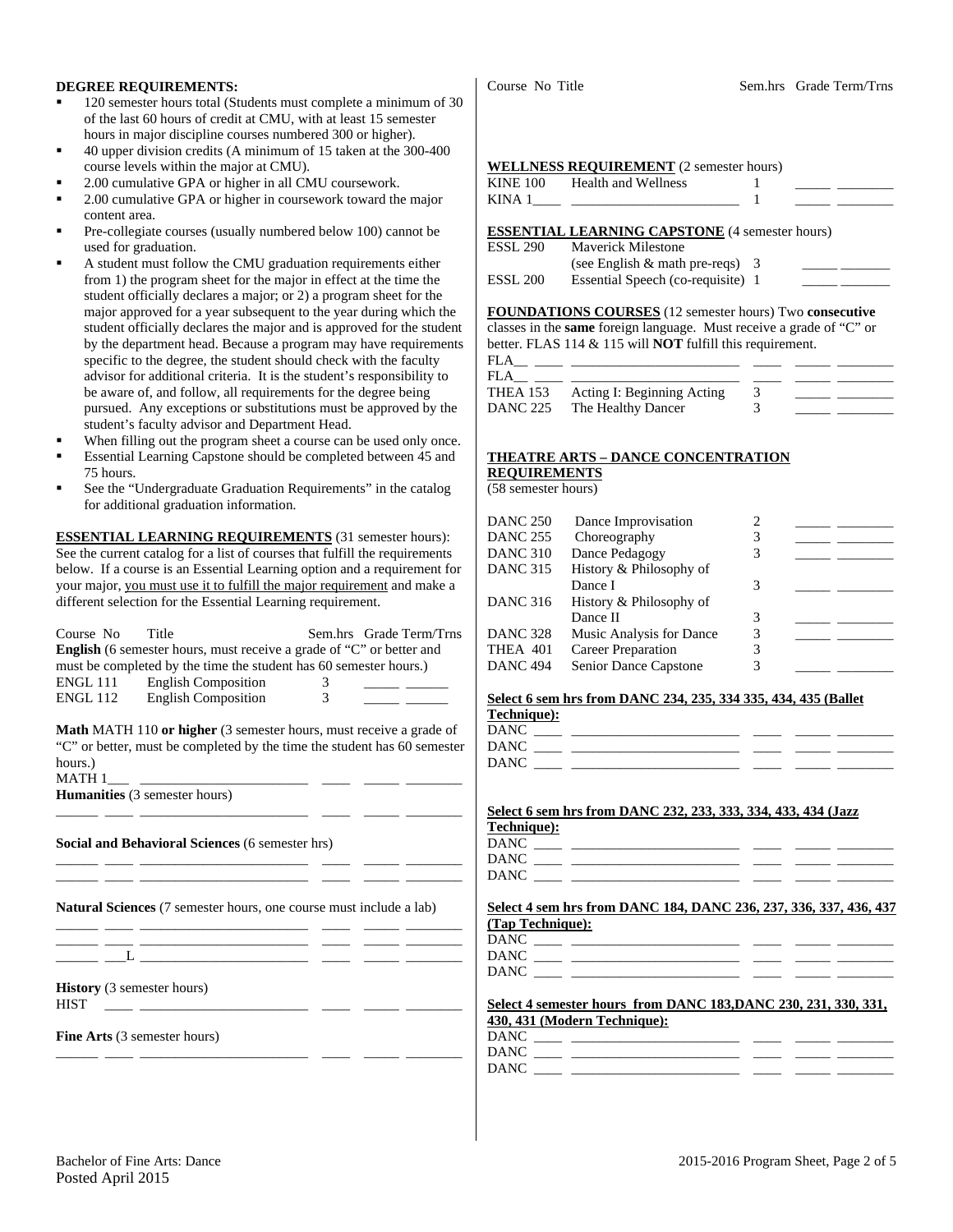| Course No Title                                                                                                                                                                                        | Sem.hrs Grade Term/Trns |
|--------------------------------------------------------------------------------------------------------------------------------------------------------------------------------------------------------|-------------------------|
| Select 4 semester hours from DANC 156, 256, 356, 456, 290, 390, 490                                                                                                                                    |                         |
|                                                                                                                                                                                                        |                         |
|                                                                                                                                                                                                        |                         |
| $DANC \nightharpoonup \nightharpoonup \nightharpoonup \nightharpoonup \nightharpoonup \nightharpoonup \nightharpoonup \nightharpoonup \nightharpoonup \nightharpoonup \nightharpoonup \nightharpoonup$ |                         |
|                                                                                                                                                                                                        |                         |

### **Select 8 additional semester hours in technique (excluding**

| DANC 156-456, 290-490): |  |  |
|-------------------------|--|--|
| <b>DANC</b>             |  |  |
| <b>DANC</b>             |  |  |
| <b>DANC</b>             |  |  |
| DANC                    |  |  |

#### **\*Each DANC Class may be repeated once for credit**

**Dance Support Courses** (3 semester hours) Select 3 semester hours from the list below.

\_\_\_\_\_\_ \_\_\_\_ \_\_\_\_\_\_\_\_\_\_\_\_\_\_\_\_\_\_\_\_\_\_\_\_ \_\_\_\_ \_\_\_\_\_ \_\_\_\_\_\_\_\_ \_\_\_\_\_\_ \_\_\_\_ \_\_\_\_\_\_\_\_\_\_\_\_\_\_\_\_\_\_\_\_\_\_\_\_ \_\_\_\_ \_\_\_\_\_ \_\_\_\_\_\_\_\_ \_\_\_\_\_\_ \_\_\_\_ \_\_\_\_\_\_\_\_\_\_\_\_\_\_\_\_\_\_\_\_\_\_\_\_ \_\_\_\_ \_\_\_\_\_ \_\_\_\_\_\_\_\_  $-$ \_\_\_\_\_\_ \_\_\_\_ \_\_\_\_\_\_\_\_\_\_\_\_\_\_\_\_\_\_\_\_\_\_\_\_ \_\_\_\_ \_\_\_\_\_ \_\_\_\_\_\_\_\_

## DANC 232 Jazz IIA (2) DANC 233 Jazz IIB (2) DANC 332 Jazz IIIA (2) DANC 333 Jazz IIIB (2) DANC 433 Jazz IV A (2) DANC 434 Jazz IV B (2)

#### **Select 4 semester hours from the following Tap technique courses:**

DANC 184 Tap I (2) DANC 236 Tap IIA (2) DANC 237 Tap IIB (2) DANC 336 Tap IIIA (2) DANC 337 Tap IIIB (2) DANC 436 Tap IVA (2) DANC 437 Tap IVB (2)

## **Select 4 semester hours from the**

**following Modern technique courses:**  DANC183 Modern I (2) DANC 230 Modern IIA (2) DANC231 Modern IIB (2)

DANC330 Modern IIIA (2) DANC 331 Modern IIIB (2) DANC 430 Modern IVA (2) DANC 431 Modern IVB (2)

#### **Select 4 semester hours from the following Performance/Choreography Options:**  DANC 156, 256, 356, 456 Repertory Dance (1) DANC 290 Choreography Practicum (1) DANC 390 Choreography Practicum II (1)

DANC 490 Choreography Practicum III (1)

#### **Select 8 semester hours from DANC Dance technique courses:** (excluding DANC 157-457 and DANC 297-497)

**Dance Support Courses (3 semester hours)** 

Any THEATRE or DANCE Course

# Course No Title Sem.hrs Grade Term/Trns

**Electives** (All college level courses appearing on your final transcript, **not listed above** that will bring your total semester hours to 120 hours.) (13 semester hours; additional upper division hours may be needed.)

|  |     | $\overline{\phantom{0}}$ |  |
|--|-----|--------------------------|--|
|  |     | <b>.</b>                 |  |
|  |     |                          |  |
|  |     | <b>.</b>                 |  |
|  | -   | - 11                     |  |
|  | -   | $\sim$                   |  |
|  | -   |                          |  |
|  |     |                          |  |
|  | ___ |                          |  |
|  |     | $\overline{\phantom{a}}$ |  |
|  | —   |                          |  |
|  |     | $\sim$                   |  |
|  |     |                          |  |
|  |     |                          |  |
|  |     |                          |  |

**Concentration** (58 Hours) DANC 250 Dance Improvisation (2) DANC 255 Choreography (3) DANC 310 Dance Pedagogy (3) DANC 315 Hist. & Phil. Of Dance I (3) DANC 316 Hist. & Phil. Of Dance II (3) DANC 328 Music Analysis for Dance (3) THEA 401 Career Preparation (3)

DANC 494 Senior Dance Capstone (3)

**THEATRE ARTS – Dance** 

# **Select 6 semester hours from the**

**following Ballet technique courses:** 

DANC 234 Ballet IIA (2) DANC 235 Ballet IIB (2) DANC 334 Ballet IIIA (2) DANC 335 Ballet IIIB (2) DANC 434 Ballet IVA (2) DANC 435 Ballet IVB (2)

# **Select 6 semester hours from the following Jazz technique courses:**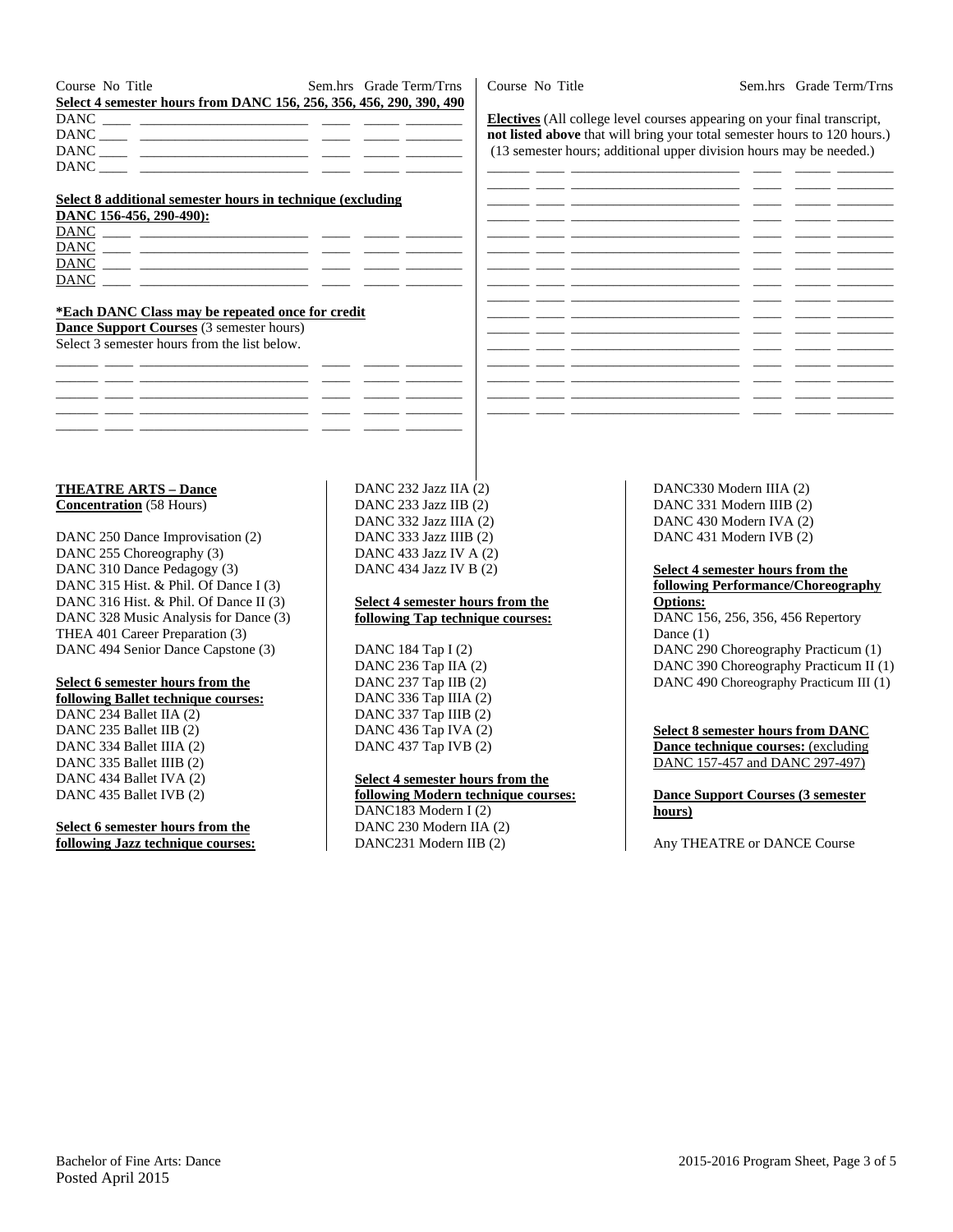# **SUGGESTED COURSE SEQUENCING FOR A MAJOR IN DANCE**

This is a recommended sequence of course work. Certain courses may have prerequisites or are only offered during the Fall or Spring semesters. It is the student's responsibility to meet with the assigned advisor and check the 2 year course matrix on the website for course availability.

|                                                        |                      | <b>FRESHMAN YEAR</b>                 |                                           |                          |
|--------------------------------------------------------|----------------------|--------------------------------------|-------------------------------------------|--------------------------|
| <b>Fall Semester</b>                                   | <b>Hours</b>         | <b>Spring Semester</b>               |                                           | <b>Hours</b>             |
| <b>English Composition</b><br><b>ENGL 111</b>          | 3                    | <b>ENGL 112</b>                      | <b>English Composition</b>                | 3                        |
| MATH XXX (110 or higher)                               | 3                    | <b>Essential Learning</b>            | Fine Arts                                 | $\mathfrak{Z}$           |
| <b>KINE 100</b><br><b>Health and Wellness</b>          | 1                    | <b>Essential Learning</b>            | <b>History</b>                            | 3                        |
| <b>THEA 153</b><br>Acting I: Beginning Acting          | 3                    | <b>KINA</b>                          | <b>Activity Course</b>                    | $\mathbf 1$              |
| <b>DANC 234</b><br><b>Ballet IIA</b>                   | $\overline{2}$       | <b>DANC 235</b>                      | <b>Ballet IIA</b>                         |                          |
| <b>DANC 232</b><br>Jazz IIA                            | $\overline{2}$       | <b>DANC 233</b>                      | Jazz IIB                                  | $\frac{2}{2}$            |
|                                                        | 14                   | <b>DANC 156</b>                      | Dance Performance                         |                          |
|                                                        |                      |                                      |                                           | $\frac{1}{15}$           |
|                                                        |                      | <b>SOPHOMORE YEAR</b>                |                                           |                          |
| <b>Fall Semester</b>                                   | <b>Hours</b>         | <b>Spring Semester</b>               |                                           | <b>Hours</b>             |
| Social/Behavioral Science<br><b>Essential Learning</b> | 3                    | <b>ESSL 290</b>                      | Maverick Milestone                        | 3                        |
| FLA (Foreign Language)                                 | 3                    | <b>ESSL 200</b>                      | <b>Essential Speech</b>                   | $\,1\,$                  |
| <b>DANC 225</b><br><b>Healthy Dancer</b>               | 3                    | FLA (Foreign Language)               |                                           | 3                        |
| Dance Improvisation<br><b>DANC 250</b>                 | $\overline{2}$       | <b>DANC 255</b>                      | Choreography                              | 3                        |
| <b>Ballet Course</b>                                   | $\overline{c}$       | Tap Dance Course                     |                                           | $\overline{c}$           |
| <b>Jazz Course</b>                                     | $\overline{2}$       | <b>DANC 256</b>                      |                                           | $1\,$                    |
|                                                        | 15                   | <b>Modern Dance Course</b>           |                                           | $\overline{2}$           |
|                                                        |                      |                                      |                                           | 15                       |
|                                                        | <b>JUNIOR YEAR</b>   |                                      |                                           |                          |
| <b>Fall Semester</b>                                   | <b>Hours</b>         | <b>Spring Semester</b>               |                                           | <b>Hours</b>             |
| <b>Natural Science</b><br><b>Essential Learning</b>    | 3                    |                                      | Essential Learning Natural Science w/ Lab | 4                        |
| <b>DANC 310</b><br>Dance Pedagogy                      | 3                    | <b>Essential Learning Humanities</b> |                                           | $\mathfrak{Z}$           |
| Tap Dance Course                                       | $\overline{c}$       | <b>DANC 328</b>                      | <b>Musical Analysis for Dancers</b>       | $\mathfrak{Z}$           |
| <b>Modern Dance Course</b>                             | $\overline{2}$       | Dance Technique Course               |                                           | $\overline{c}$           |
| Dance Technique Course                                 | $\overline{c}$       | Elective                             |                                           | $\overline{c}$           |
| Elective or Minor                                      | $\overline{4}$       | <b>DANC 356</b>                      | Dance Performance                         | $\underline{1}$          |
|                                                        | 16                   |                                      |                                           | 15                       |
|                                                        |                      | <b>SENIOR YEAR</b>                   |                                           |                          |
| <b>Fall Semester</b>                                   | <b>Hours</b>         |                                      |                                           |                          |
| <b>Essential Learning</b><br>Social/Behavioral Science | 3                    | <b>Spring Semester</b>               |                                           | <b>Hours</b>             |
| History & Philosophy of Dance<br><b>DANC 315</b>       | 3                    | <b>DANC 316</b>                      | History and Philosophy of Dance           | 3                        |
| <b>Career Preparation</b><br><b>THEA 401</b>           | 3                    | <b>DANC 494</b>                      | Senior Dance Capstone                     | $\mathfrak{Z}$           |
| Dance Technique Course<br><b>DANC</b>                  | $\overline{2}$       | <b>DANC</b>                          | Dance Technique Course                    | $\overline{c}$           |
| Elective or minor                                      | 3                    | Elective or Minor                    |                                           | $\overline{\mathcal{L}}$ |
| Dance Performance<br><b>DANC 456</b>                   | $\overline{1}$<br>15 | <b>Support Course</b>                |                                           | $\frac{3}{15}$           |

**\*Dance Emphasis Courses-Select 6 credits from Ballet 2XX or higher, 6 credits from Jazz 2XX or higher, 4 credits from Tap, 4 credits from Modern, 4 credits from Dance Performance or Choreography Practicum, and 8 credits from other DANC courses. DANC courses may be repeated once for credit.**